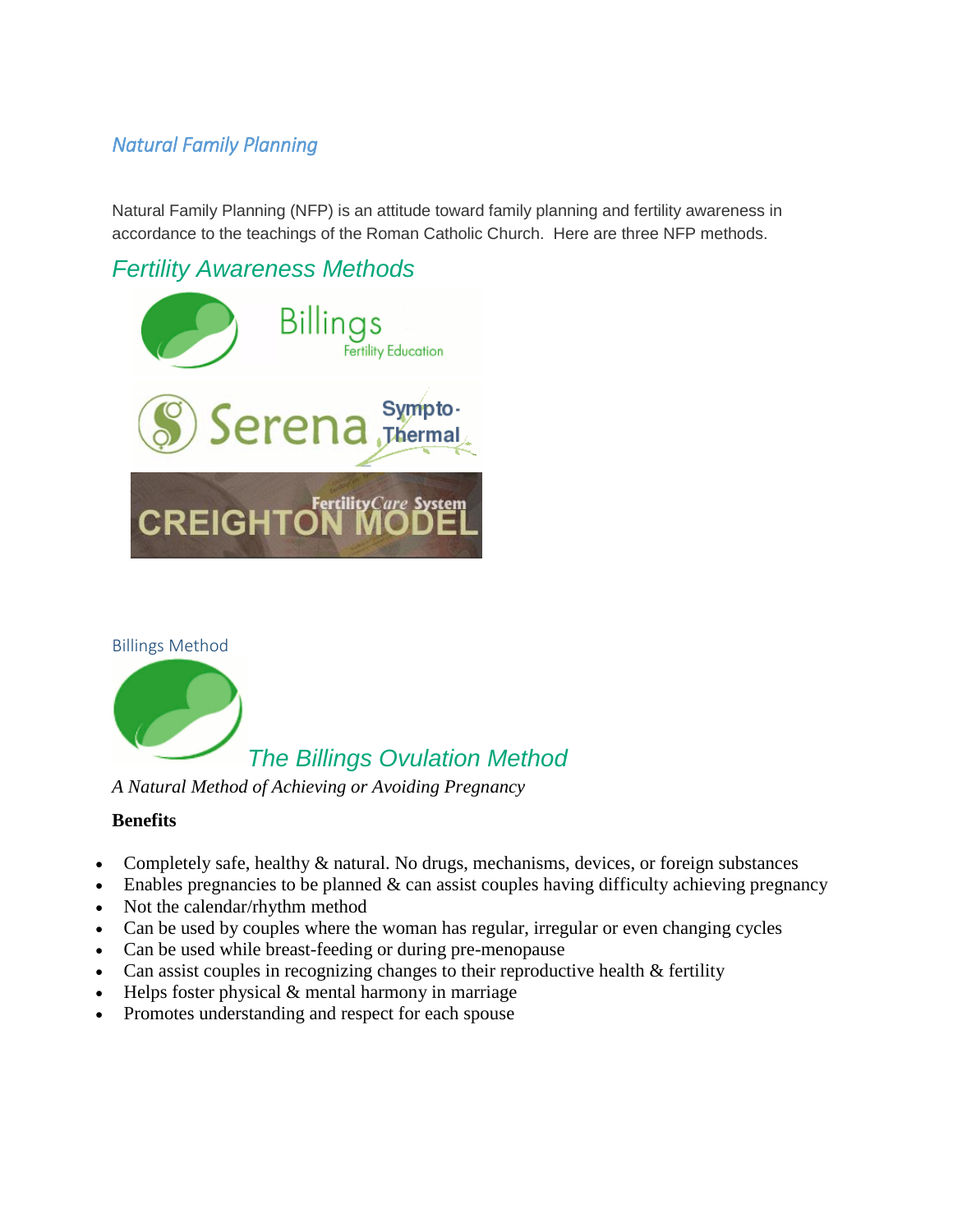Serena *The Sympto-Thermal Method*

*A Natural Method of Achieving or Avoiding Pregnancy*

### **Benefits**

- Natural, safe, and effective from puberty to menopause
- Easy to use (less than five minutes a day!)
- Accredited teacher-couples instruct couples in the sympto-thermal method
- Learn to chart daily observations of the woman's basal body temperature, cervical mucus signs, changes in the cervix, and peri-ovulatory symptoms
- Works in harmony with and respects the woman's natural reproductive cycle to determine the relatively infertile, probably fertile, and definitely infertile phases of the menstrual cycle
- Allows the couple to accurately determine their fertility as they jointly decide how to exercise responsible parenthood each cycle
- No harmful side effects Economical – with a one-time registration fee, Serena BC will support couples with their lifelong family planning needs including after childbirth, peri-menopause, and menopause
- Because we don't want finances to ever prevent a couple from learning the STM, Serena BC is happy to work out payment arrangements
- Safe to use while breastfeeding
- Highly effective, even for long or irregular cycles
- Useful in uncovering possible causes of infertility, including anovulatory episodes and irregular menstrual patterns
- Serena Canada's medical advisor Dr. Suzanne Parenteau-Carreau is an internationally respected fertility researcher
- At Serena Canada we review scientific research constantly to develop and refine the method
- Since Serena Canada was founded nearly 60 years ago, the non-profit organization has conducted research on thousands of women's menstrual cycles and reproductive histories as well as breastfeeding and menopausal experiences

### Creighton Model System of Care

A Natural Method of Achieving or Avoiding Pregnancy

# *Benefits*

 Safe – no known medical side-effects Reliable – based on years of research Natural – cooperates with couple's natural fertility process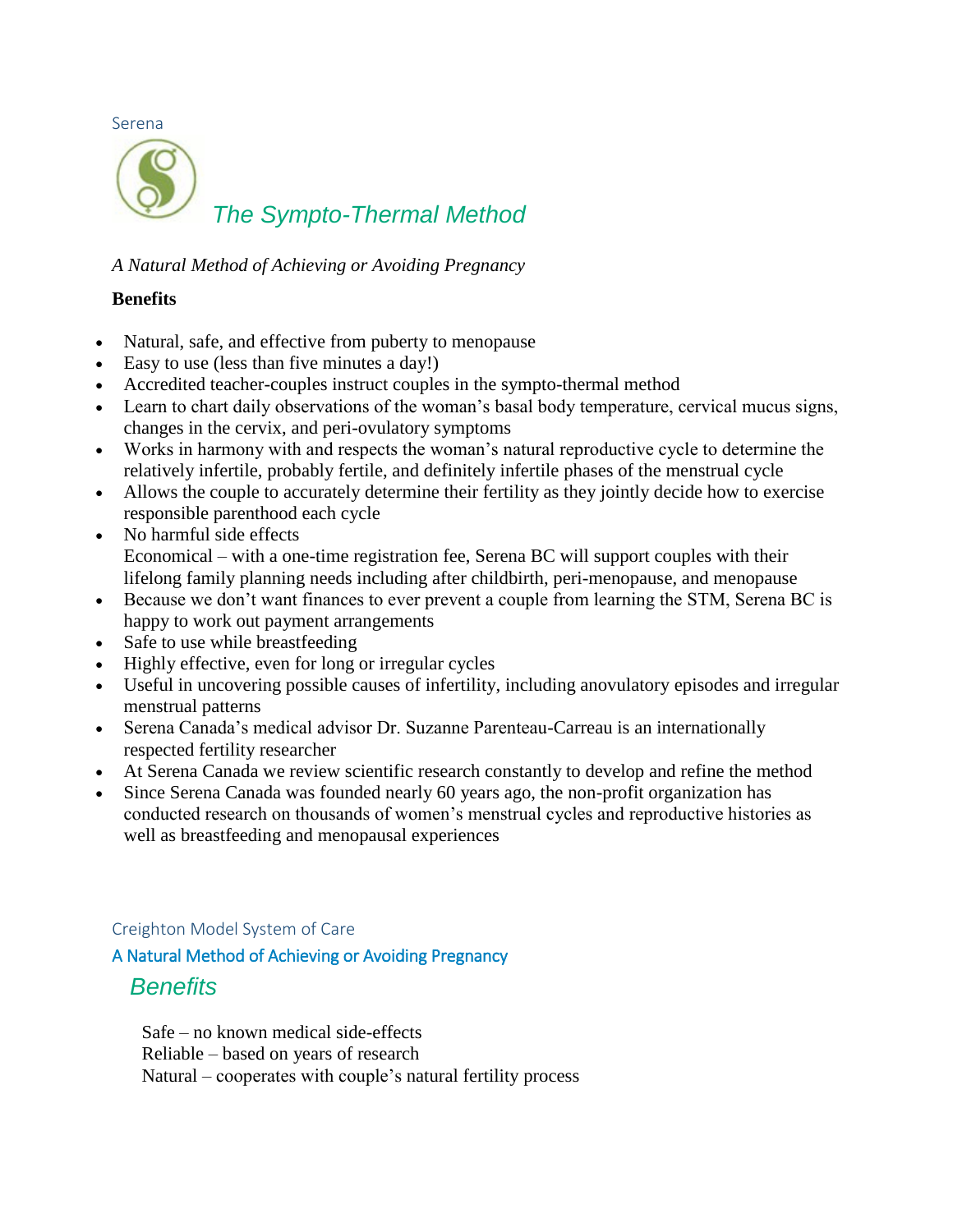Versatile – used for many reproductive categories including regular/irregular cycles, infertility, breastfeeding, premenopause, PCOS, etc.

 Tailor-Made – Individualized and in-depth instruction provided by a trained FertilityCare Practitioner

Backed by the medical model of NaProTechnology (Natural Procreative Technology) – a new women's health science with Consultants that are specially trained to use the Creighton charts to identify and treat underlying causes of infertility and a variety of gynecologic conditions.

 Used to monitor, maintain and restore procreative and gynecological health Effective

 Achieving Pregnancy: Among couples of normal fertility, conception occurs 76% of the time in the first cycle of using a defined day of fertility.

Avoiding Pregnancy: CrMS has a 96.8% use effectiveness.

 Infertility: 20-40% of couples will achieve pregnancy with CrMS charting alone; up to 80% will conceive with additional cooperative medical assistance.

 Miscarriage: Able to diagnose risk factors for miscarriage before one has occurred: 79% effective at helping women have a successful pregnancy after repetitive miscarriages.

Other: 95% success rate for treatment of PMS and for treatment of Postpartum depression

#### Catholic Teaching on Natural Family Planning

### *Gospel of Life – Evangelium Vitae (1995)*

In its true meaning, responsible procreation requires couples to be obedient to the Lord's call and to act as faithful interpreters of his plan. This happens when the family is generously open to new lives, and when couples maintain an attitude of openness and service to life, even if, for serious reasons and in respect for the moral law, they choose to avoid a new birth for the time being or indefinitely. The moral law obliges them in every case to control the impulse of instinct and passion, and to respect the biological laws inscribed in their person. It is precisely this respect which makes legitimate, at the service of responsible procreation, the use of natural methods of regulating fertility.

### *On the Role of the Christian Family in the Modern World – Familiaris Consortio (1981)*

The choice of the natural rhythms involves accepting the cycle of the person, that is the woman, and thereby accepting dialogue, reciprocal respect, shared responsibility and self- control. To accept the cycle and to enter into dialogue means to recognize both the spiritual and corporal character of conjugal communion and to live personal love with its requirement of fidelity. In this context the couple comes to experience how conjugal communion is enriched with those values of tenderness and affection which constitute the inner soul of human sexuality, in its physical dimension also. In this way sexuality is respected and promoted in its truly and fully human dimension, and is never "used" as an "object" that, by breaking the personal unity of soul